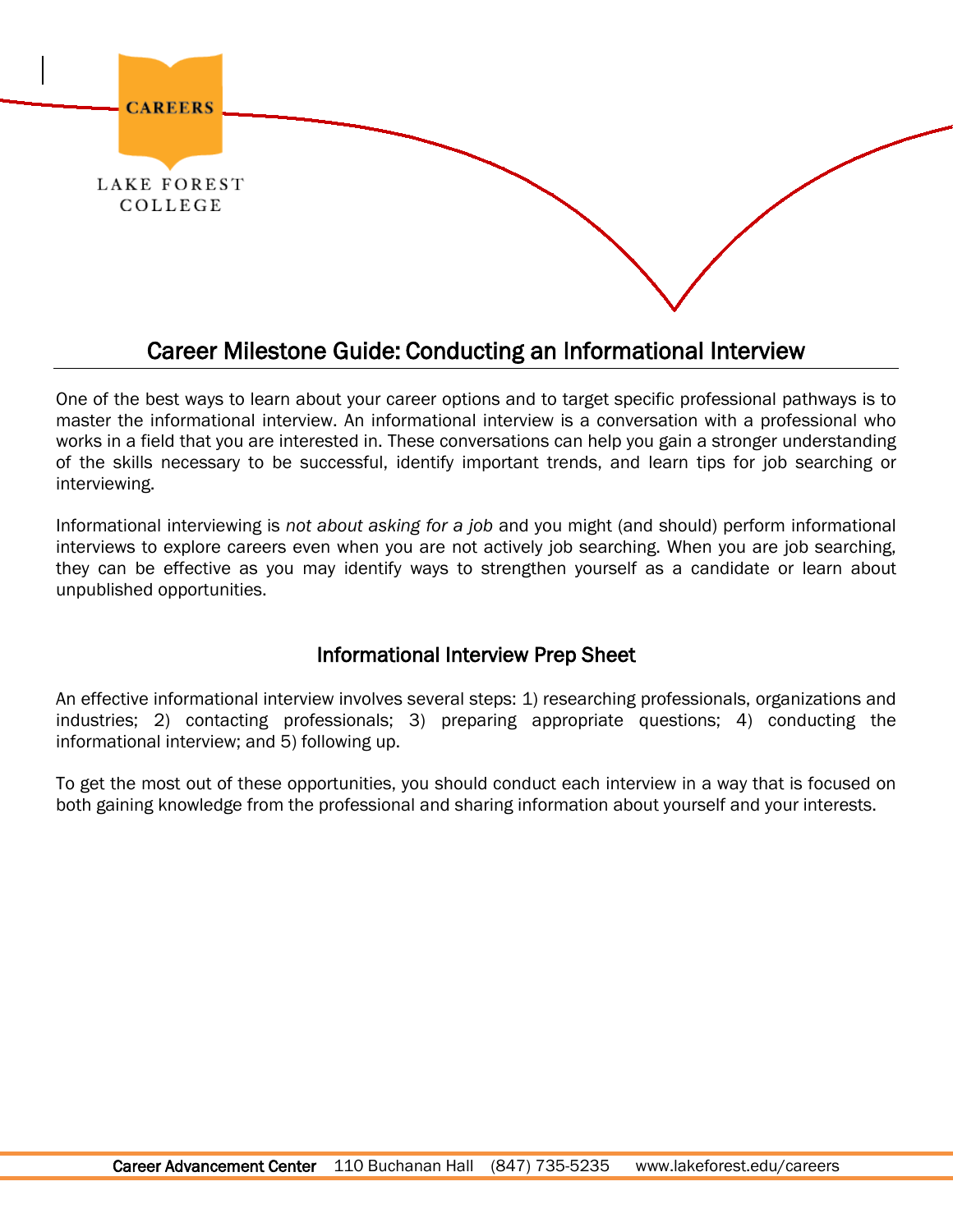#### Research

Create a list of potential interview candidates from your network (family/friends, faculty/ staff, alumni, people in the community and LinkedIn). After completing training, the Career Advancement Center can give you access to the [Forester Career Network](http://lakeforest.edu/careers/networking.php) to help you get started.

*List 5 potential interview candidates*:

Learn more about each person to demonstrate your interest in them, their organization, and their field. What did this individual study? Does he/she have a graduate or professional degree? Where did he/she start working after college? What products/services does his/her organization offer? This will help you have a richer conversation during your interview.

*List 3 interesting things about each person, organization or field*:

## Request an Informational Interview

\_\_\_\_\_\_\_\_\_\_\_\_\_\_\_\_\_\_\_\_\_\_\_\_\_\_\_\_\_\_\_\_\_\_\_\_\_\_\_\_\_\_\_\_\_\_\_\_\_\_\_\_\_\_\_\_\_\_\_\_\_\_\_\_\_\_\_\_\_\_\_\_\_\_\_\_\_\_\_\_\_\_\_\_\_\_\_\_\_

\_\_\_\_\_\_\_\_\_\_\_\_\_\_\_\_\_\_\_\_\_\_\_\_\_\_\_\_\_\_\_\_\_\_\_\_\_\_\_\_\_\_\_\_\_\_\_\_\_\_\_\_\_\_\_\_\_\_\_\_\_\_\_\_\_\_\_\_\_\_\_\_\_\_\_\_\_\_\_\_\_\_\_\_\_\_\_\_\_

\_\_\_\_\_\_\_\_\_\_\_\_\_\_\_\_\_\_\_\_\_\_\_\_\_\_\_\_\_\_\_\_\_\_\_\_\_\_\_\_\_\_\_\_\_\_\_\_\_\_\_\_\_\_\_\_\_\_\_\_\_\_\_\_\_\_\_\_\_\_\_\_\_\_\_\_\_\_\_

Email/Letter: The best way to make the first contact is to write a brief, professional email or letter addressed to the person who you are interested in meeting with. Your message should include information on how you found their contact information, a summary of your background, and why you are interested in speaking with him/her specifically. Ask for 20-30 minutes of his/her time at a time and place convenient for him/her. Thank them in advance for their time. *See below for a sample email:*

*Subject: Request for an Informational Interview: Career in Financial Planning*

*Dear Mr. Johnson:*

*I discovered on the Forester Career Network that you are the Managing Partner at Merrill Lynch & Co. and lead a wealth management team that focuses on high net worth individuals and families. I am a junior at Lake Forest College majoring in economics and am exploring ways to combine my passion for business with my interest in working closely with clients.*

*I am very interested in learning more about wealth management and the knowledge and experience required to pursue a career in your field. I would appreciate it if we could set up a 20 to 30 minute phone or in-person meeting to hear your ideas and suggestions. Please let me know a few days and times that are convenient for you. I look forward to hearing from you and thank you in advance for your consideration.*

*Sincerely, Pat Smith*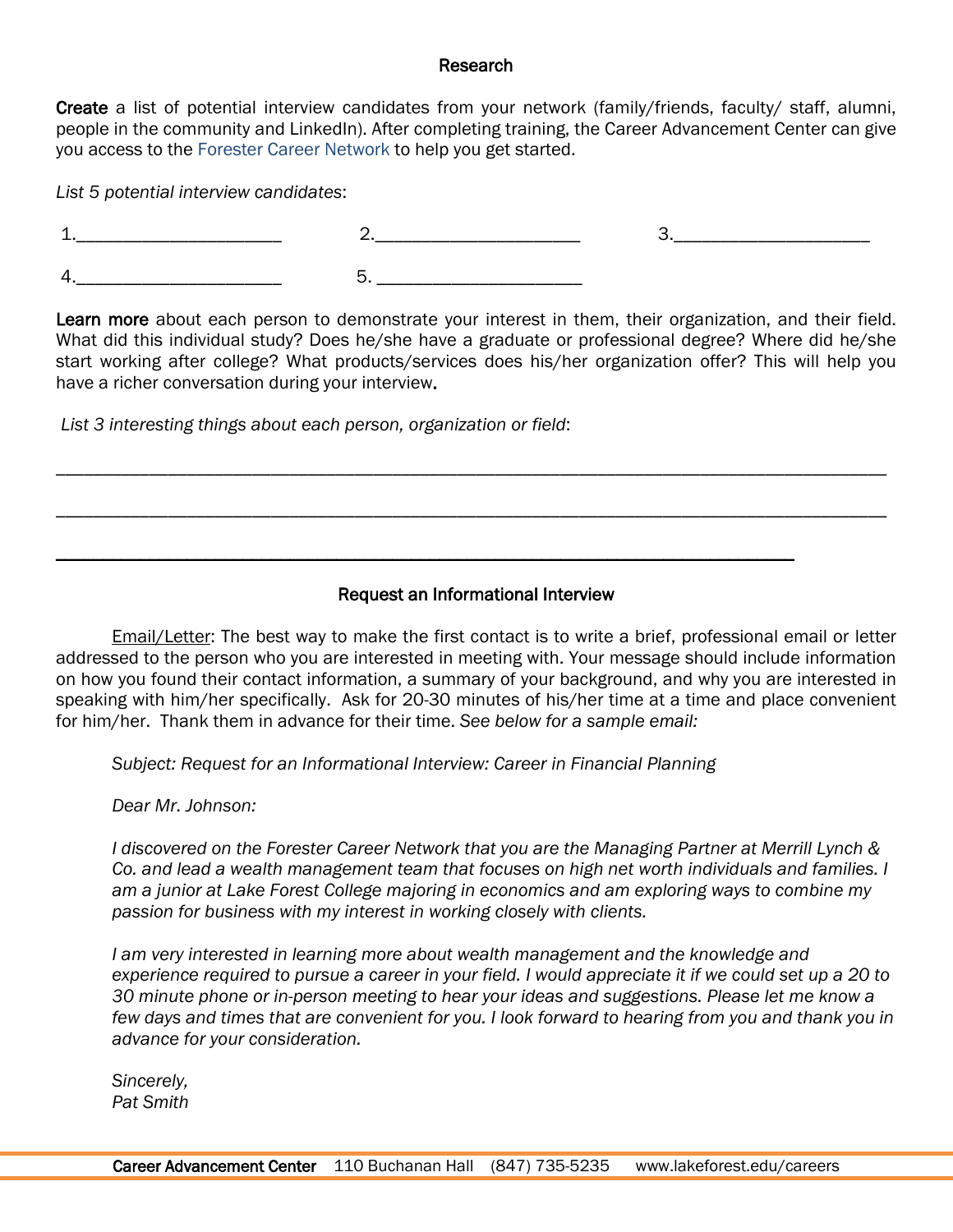Call: You may call the professional instead of sending an email or letter. It is important to prepare for the call and to be clear in what you are asking. The call may be directed to an administrative assistant who will inquire about why you are calling and possibly ask that you leave a message or schedule a time if possible. If so, leave a message explaining your reasons for calling and ask for the best time to reach your contact. Indicate your willingness to call back at that time. Sometimes you may reach your contact directly and find that he/she can only do the informational interview over the phone. This is why it is important to be prepared with questions and comments before making any calls. However, personal meetings are always best. Attempt to set up a meeting with your contact, and emphasize that it should be at their convenience. *See below for a sample phone script:*

*"Hello. My name is \_\_\_\_\_\_\_\_\_\_\_\_\_\_\_ and I am currently a \_\_\_\_\_\_\_\_\_\_\_\_\_\_\_ at Lake Forest College. I received your name from \_\_\_\_\_\_\_\_\_\_\_\_\_\_\_\_\_\_ and thought you would be a great resource as I explore my career path of \_\_\_\_\_\_\_\_\_\_\_\_\_\_\_\_. Would you be able to set up a 15 to 20 minute meeting with me to talk more about your career path and how you got to your current role at \_\_\_\_\_\_\_\_\_\_\_\_\_\_\_? Please let me know a time and location that is convenient for you. I am also willing to speak via phone."*

### Prepare appropriate questions

Develop a list of at least 10 questions that you would like to have answered. Topics could vary from the education and experience needed to enter the field, how the contact came to choose that career field, or just asking for a critique of your resume. Below are some general questions you might ask, but be sure to include specific details from your research.

#### Career Development

- How did you decide on \_\_\_\_\_\_\_\_\_\_ as a career path?
- What was your major in college? (Or) I see you majored in \_\_\_\_\_\_\_\_\_\_\_in college. How did this prepare you for a career in \_\_\_\_\_\_\_\_\_\_\_?
- Do you use, or how do you use your \_\_\_\_\_\_\_\_\_ major?
- How did you get into this field and your present position?
- Does your work relate to any experiences or studies you had in college?
- How did you get your present job?

#### What it takes to get the job

- How important are grades/GPA for obtaining a job in this field?
- Can you tell me about entry level opportunities in this field? When do companies in this industry typically do their entry-level hiring?
- What advice would you give to someone who's interested in starting out in this field?
- What skills, interests, values and personality traits are important for a position in your field?
- Did any of your leisure activities have an impact on your choice of profession?
- Do you have any special words of advice or encouragement as a result of your experience?
- Are there any professional associations and/or journals that you would recommend?
- How do people usually learn about job openings in your field?